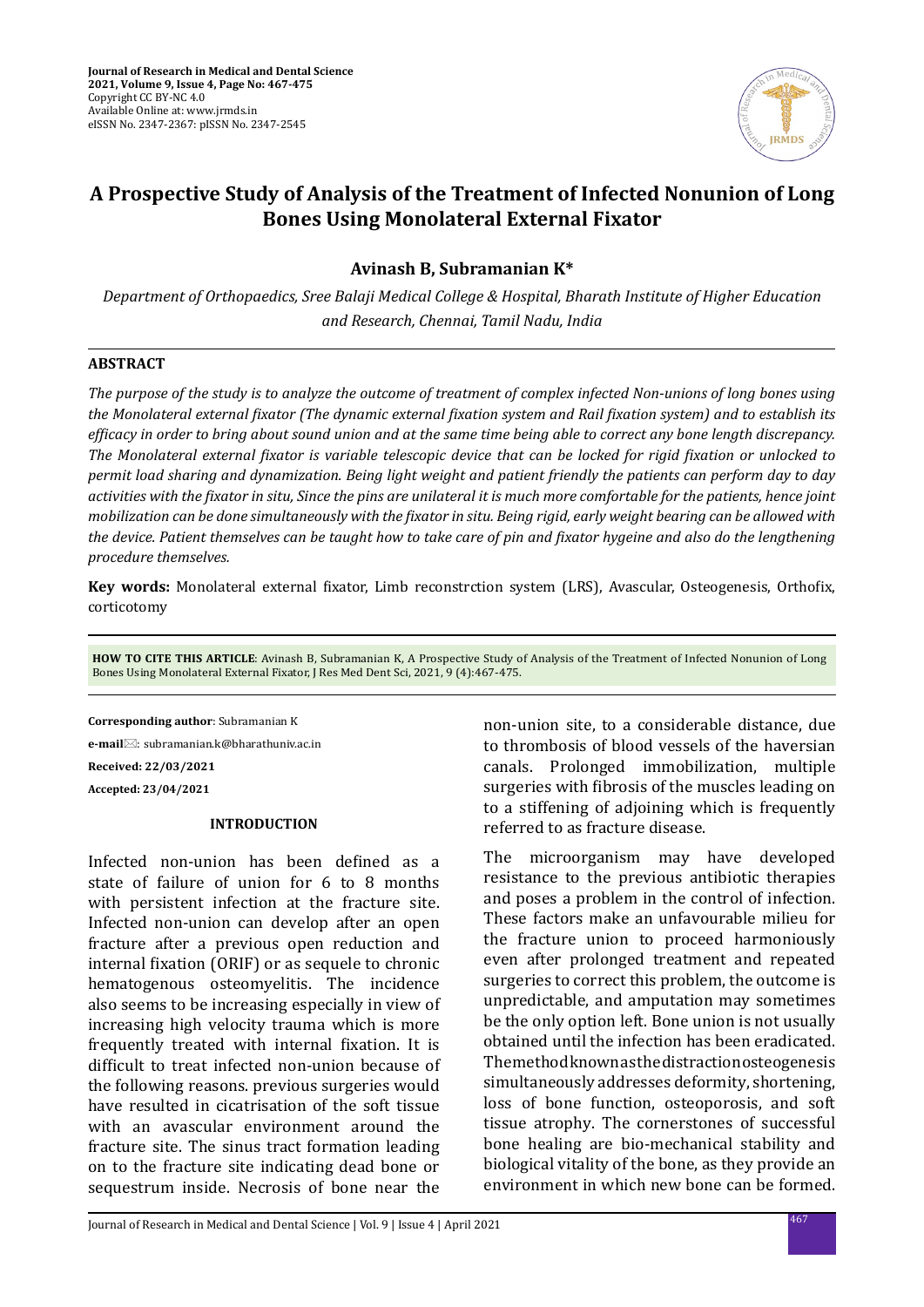According to AO manual, external fixator is considered as the standard method of fixation in infected non-union. The Limb Reconstruction System (LRS) is a series of modulator monoliteral external fixators to be used in reconstructive procedures for the treatment of limb length discrepancy, bone loss, open fractures, nonunion and angular deformities. Many years of clinical experience have confirmed the efficacy of the device, providing good outcomes for the above indications. The innovation in the advanced LRS has produced improved efficiency, increasing its ease of application in deformity correction, joint contracture and bone transport with short segments. This has expanded the available choices for the surgeon as there is now a system of external fixation for the effective treatment of deformity and bone defects that is better tolerated by the patient. Management of these complex non - unions in the presence of infection, angular deformity, limb length discrepancy and multiple previous surgery is a challenging orthopaedic task, that the surgeon faces. The dis-advantages of ilizarov ring fixator are that it has a poor patient compliance and requires frequent surgeon monitoring. This limb reconstrction system (LRS) on the other hand are uni-planar, less bulky, and less cumbersome, further it allows for distraction at one site and compression at the other site. It further permits for dynamization of treatment of fracture nonunion site, which is the essence of the principle of treatment of non-union. The present study incorporates non-union resulting from nonunions of long bones viz; tibia, femur and the humerus, which are of infective origin.

In the process of lengthening of bone LRS has a district advantage in allowing for both mono-focal and bi- focal lengthening. Here it is important to emphasize that bone transport differs from lengthening. Since, instead of the bone and soft tissues maintaining a relatively fixed relationship to one another, the bone sides in the soft tissue envelope, rather like a lift max lift the shaft. The technique of standard osteotomies for bone transport were perfected. The application of the callotasis technique was perfected. Once transport has bought the two segments into contact, union is achieved by compression alone a compression distraction combination. Thus, LRS is very versatile surgical instrumentation in restoring the limb length [1-36]

### **MATERIALS AND METHODS**

### **MATERIALS**

This is a prospective study conducted at Balaji Medical College and Hospital, Chrompet, Chennai. The recruitment of patients started in March 2017 and recruitment stopped in February 2016 (12 months). The follow-up continued till October 2018. So that there was the minimum follow-up period was of 8 months (range 8 to 20 months).

### **Inclusion criteria**

Only infective non-unions of long bones were included in the study.

Both male and female in the age group 26 to 45 years were included in the study.

### **Exclusion criteria**

Fracture non-unions resulting from metabolic and congenital causes were excluded.

Fracture non-union occurring in pathological bones were excluded.

Diagnosis was established by history physical examination and investigations like erythrocyte sedimentation, total and differential white blood cell count pus culture sensitivity and standard AP, LATERAL X-rays. History was taken from the patient including the date of injury, details of the original accident and subsequent stages of treatment. Special attention was focused on limb length measurements, range of motion of the joints, neuro-muscular status and distal vascularity.

### **METHOD**

The cost of the original orthofix is high. The price is beyond the reach of our patients. Various Indian versions of Orthofix have been introduced in the recent past, which is much cheaper than the original and is available at an affordable price for the patients. We did not come across gross deformity as most of the cases in our study have had previous surgeries and the problem was mainly infected non-union with minimal deformity.

# **Surgical protocol**

## **Anaesthesia**

For upper limb, the surgery was performed under general anaesthesia and for the lower limb the surgery was performed under spinal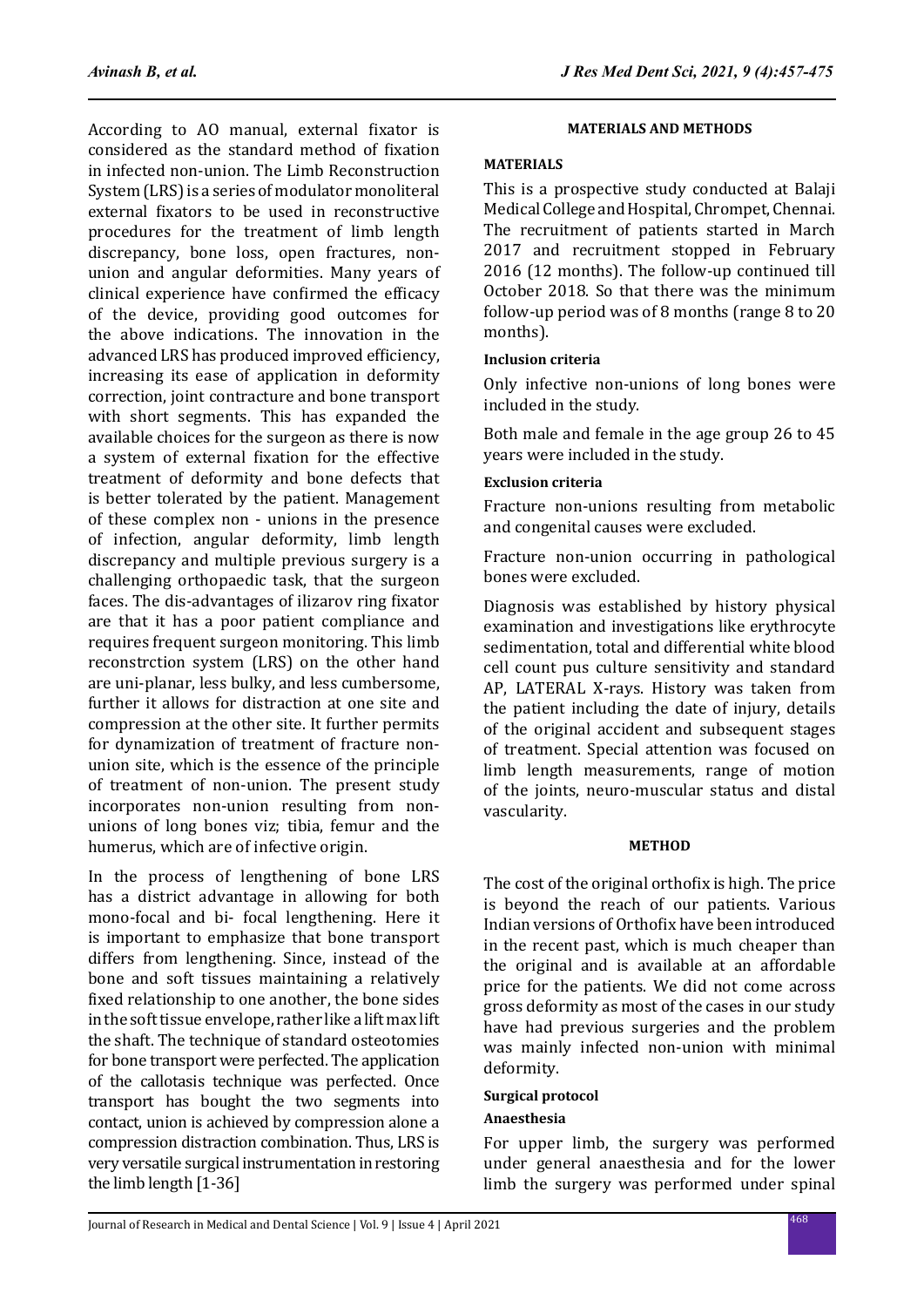anaesthesia. The appropriate parenteral antibiotics, which the patient has been taking pre-operatively for infection, are administrated before the start of the surgery and continued post-operatively. Through previous scar, if surgery has been boning already, metal exit was done, through wound debridement and excision of the infected soft tissue and necrotic bone till fresh bleeding appeared (Paprika sign.) 39, was done. The sinus tract, infected soft tissue, and unhealthy granulation tissue was all excised and sent for histo-pathological and culture study.

The medullary canal was reamed opened on either side. Monolateral external fixator was applied following this. The most distal and the proximal screws were applied first and tightened after making sure that the limb is in proper alignment and rotation, remaining screws were passed subsequently. In all the cases acute docking was done at the non-union site and compression given. The operative field was thoroughly irrigated and wound closed by stay sutures. In some of the cases drain was kept, which was removed on POD 2.

In order to compensate for the bone loss, corticotomy was done with a separate set of instruments either at the proximal metaphy seal area for tibia or the distal supracondylar area for the femur.

An open approach was made to perform the corticotomy, which is a low energy osteotomy made by connecting multiple through and through drill holes with an osteotome. Attention should be paid to preserving periosteum because it has a major role in distraction osteogenesis. Segmental resection of fibula was done in the leg to allow for acute docking. Distraction was started on the POD 71,32. In case of humerus non-unions the shortening that resulted from debridement was accepted 22, as limb length discrepancy does not grossly affection the functional ability in case of upper limb.

For femur, the fixator was always applied [37] to the lateral aspect, for the tibia the fixator was always applied to the medial aspect and for the humerus the fixator was applied to the posterolateral aspect. In the hospital the distraction was done by the surgeon and after discharge from the hospital this was done by the patient or his relatives. Distraction was done at the rate of one-fourth of a mm in 4 instalments during the waking hours of the patients (6 am to 10 pm) (Figure 1).

### **Post-operative protocol**

Post-operatively, the limb is kept elevated to reduce the post-operative edema. The ankle is splinted in neutral position. Drain is removed on POD 2. Parenteral antibiotics were continued for 2 weeks post-operatively or till the subsidence of infection and then oral antibiotics were given for an additional period of 2 weeks. Joint motion exercises and non-weight bearing was followed for 4 weeks and then partial weight bearing was advised. Distraction was carried at the rate of 0.25 mm four times a day, which was started form POD 7. Radiograph was taken every week during the initial period of distraction and then at monthly intervals.

On discharge, all patients were taught about pin site care, hygiene and the rhythm of distraction



**Figure 1: The LRS fixator.**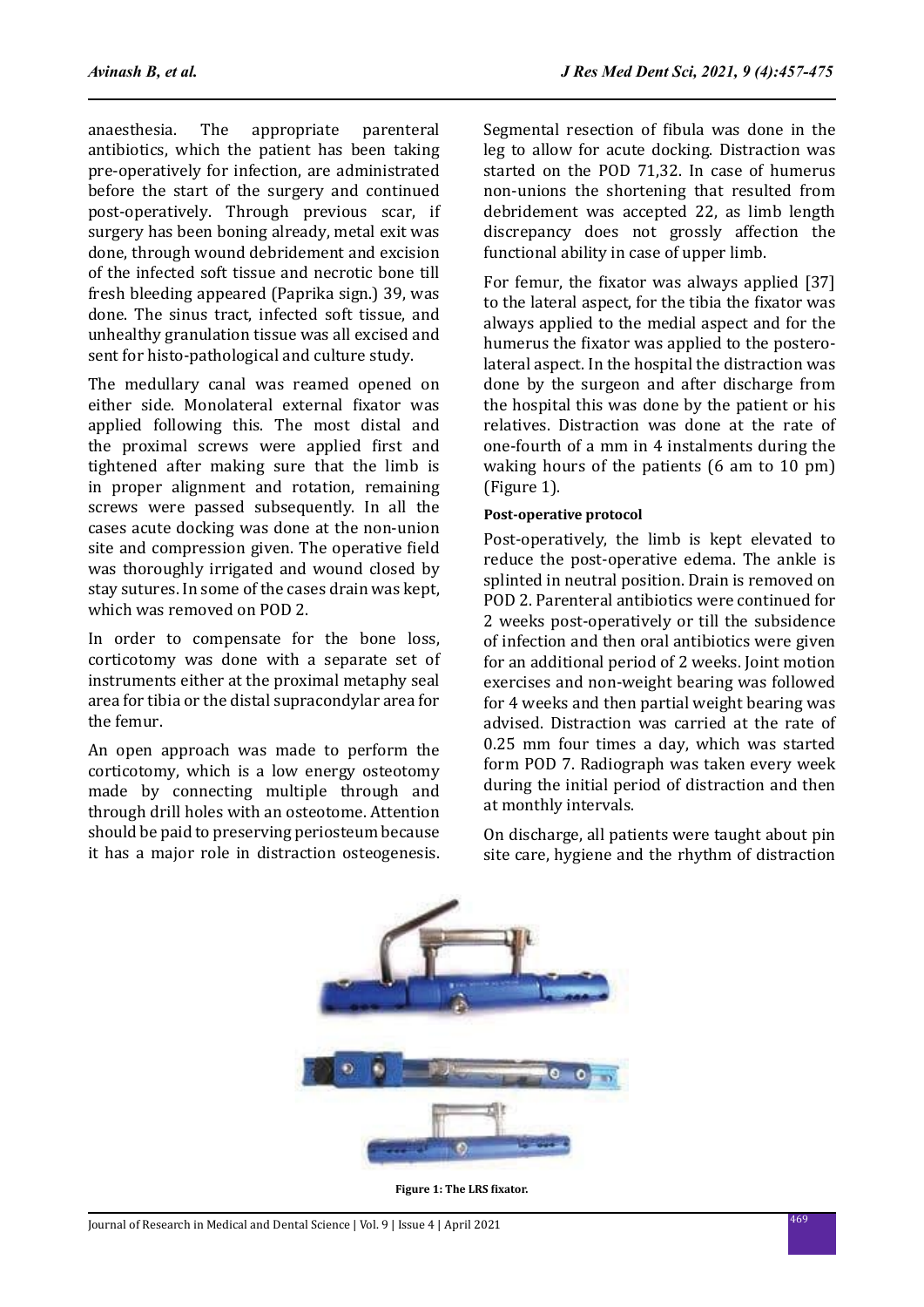where the lengthening procedure was being carried out.

The patients were followed in the outpatient department, where assessment of clinical and radiological progress was made. The rate of distraction was altered based on the radiographic appearance of the regenerate. In all cases compression at the non-union site was maintained til l sound union. Poor consolidation of the regenerate was treated by encouraging weight bearing and alternate compressiondistraction (Accordion technique) 32. The distraction was stopped when sufficient gain of length had been achieved. The fixator was left in position for a further period of 8 to 12 weeks to allow for the consolidation of the callus.

Usually, the consolidation phase is 2 times the duration that it looks to distract. Our criteria for radiological union 22 was the presence of bony consolidation in three out of four cortices in AP and Lateral x-rays.

### **RESULT**

Results are explained in the tabular form Tables 1-6.

### **Bone results**

The bone results were determined according to ASAMI'S criteria as follows:

### Union

Infection (3) Deformity.

| Table 1: Age and sex distribution of cases. |                  |                    |                 |
|---------------------------------------------|------------------|--------------------|-----------------|
| Age in years                                | Male 'n' (% age) | Female 'n' (% age) | Total 'n' % age |
| $26 - 30$                                   | 12 (46.15)       | 3(11.54)           | 15(57.69)       |
| $31 - 35$                                   | 5(19.23)         | 1(3.84)            | 6(23.07)        |
| 36-40                                       | 2(7.7)           | 0(0)               | 2(7.7)          |
| $41 - 45$                                   | 2(7.69)          | 1(3.85)            | 3(11.54)        |
| Total                                       | 21 (80.77)       | 5(19.23)           | 26 (100)        |

|                             | Table 2: Patient particulars. |                     |       |  |
|-----------------------------|-------------------------------|---------------------|-------|--|
| <b>Characteristics</b>      |                               | No: of Patients 'n' | % age |  |
| Gender                      | Male                          | 21                  | 80.77 |  |
|                             | Female                        | 5                   | 19.33 |  |
| Sidedness of fracture       | Left                          | 6                   | 23.08 |  |
|                             | Right                         | 20                  | 76.92 |  |
|                             | Closed                        | 8                   | 30.77 |  |
| Original nature of fracture | Open                          | 18                  | 69.23 |  |
|                             | <b>RTA</b>                    | 20                  | 76.92 |  |
| Mode of injury              | Fall from height              | 4                   | 15.38 |  |
|                             | Fall from Ladder              |                     | 7.7   |  |

#### **Table 3: Nature and anatomical site of the infected nonunion.**

| <b>Characteristics</b>        |                                 | 'n' no: of patients | % age |
|-------------------------------|---------------------------------|---------------------|-------|
|                               | Upper 1/3rd                     |                     | 7.69  |
| Level of non-union            | Middle 1/3rd                    |                     | 19.23 |
|                               | Lower 1/3rd                     | 19                  | 73.08 |
|                               | Infected quiescent non-draining | 4                   | 15.38 |
| Nature of infective non-union | Infected active non-draining    | 6                   | 23.08 |
|                               | Infected draining               | 16                  | 61.54 |

#### **Table 4: Characteristics of the non-union and usage mode of orthofix.**

| <b>Particulars</b>                   | Data                           | n  | % age |
|--------------------------------------|--------------------------------|----|-------|
|                                      | 6-7 months                     | 4  | 15.38 |
| Mean duration of infective non-union | 8-9 months                     | 19 | 73.08 |
|                                      | 10-11 months                   |    | 11.54 |
|                                      | Humerus                        |    | 11.55 |
| Long bone involvement                | Femur                          | 6  | 23.07 |
|                                      | Tibia                          | 17 | 65.38 |
|                                      | Compression                    |    | 11.54 |
| LRS usage mode                       | Compression and distraction    |    | 11.54 |
|                                      | Compression and bone transport | 20 | 76.92 |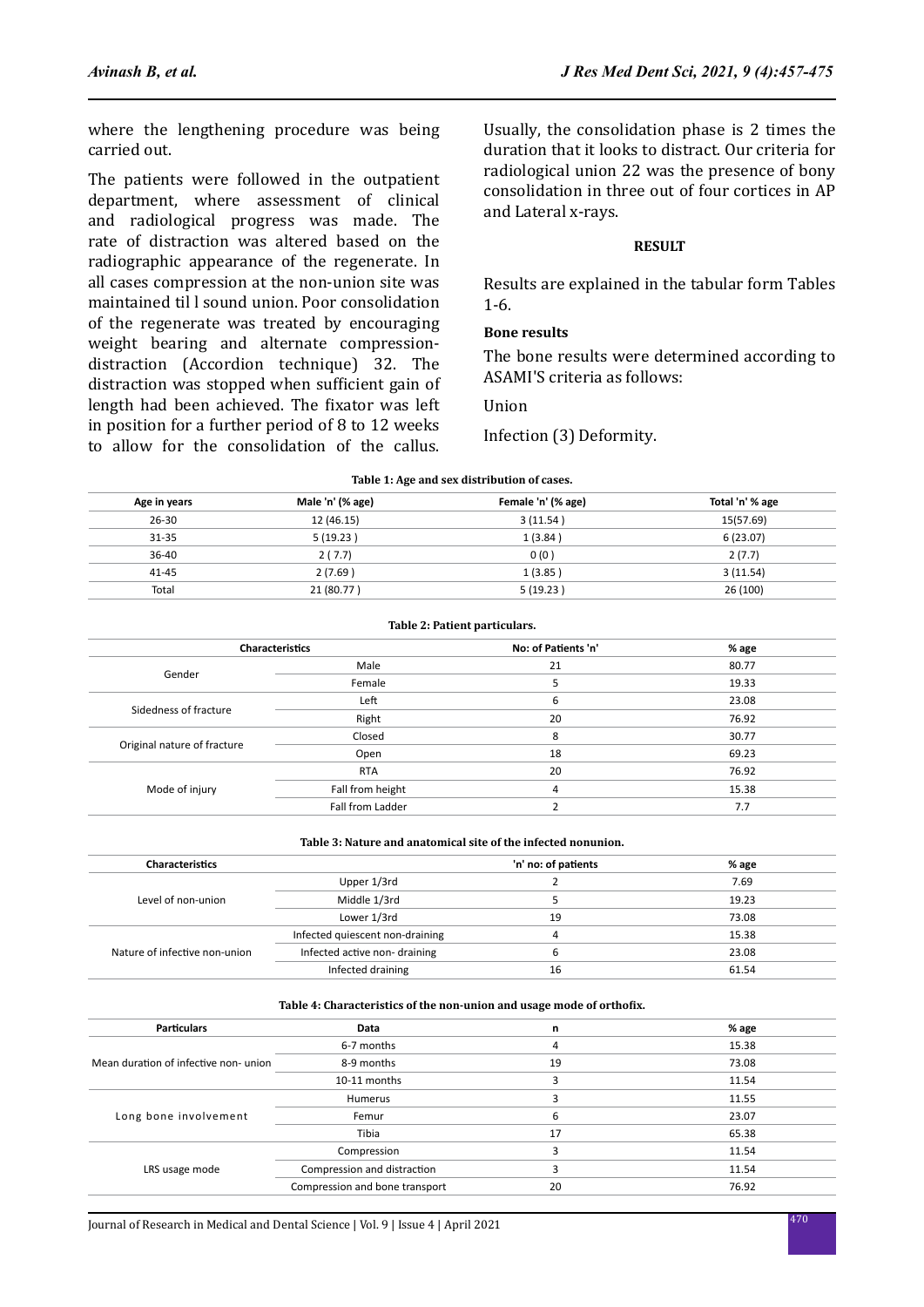| <b>Problem encountered</b>                           | n' no: of patients | % age |
|------------------------------------------------------|--------------------|-------|
| Pin tract infection                                  | 9                  | 34.62 |
| Pin loosening                                        | 4                  | 15.38 |
| Joint stiffness                                      | 10                 | 38.46 |
| Premature union of cortkotomysite                    |                    | 7.69  |
| Per sistent Discharge                                |                    | 7.69  |
| Equinus                                              |                    | 26.92 |
| Cases requiring plate Augmentation and bone grafting |                    | 3.84  |
| Deformity >7 degrees                                 |                    |       |
| Shortening > 2.5cm                                   |                    |       |
| Refracture                                           |                    |       |
|                                                      |                    |       |

#### **Table 5: Complications encountered.**

| Shortening in mm | Femur               |                                    |                                         |
|------------------|---------------------|------------------------------------|-----------------------------------------|
|                  | 'n' no: of patients | d' Mean days taken for distraction | M' Mean months needed for consolidation |
| $20 - 24$        |                     | 35                                 | 5.2                                     |
| $25 - 29$        |                     |                                    |                                         |
| $30 - 34$        |                     | 51                                 | 6.2                                     |
| $35 - 39$        |                     | 58                                 | 6.8                                     |
| $40 - 44$        |                     | 66                                 | 7.3                                     |

### (4) Leg length discrepancy.

The fracture was considered to be united when it appeared so roentgenographically, when there was no motion at the site of the nonunion after loosening all nuts in the apparatus and the patient was able to walk without pain and had a feeling of solidity of the limb. According to the protocol of the ASAMI1, 15, a bone result cannot be graded excellent unless union was achieved without the use of the bone graft.

### **Bone union results**

E-Excellent-Union+No Infection+Deformity<7de grees+Shortening <2.5cms.

G-Good-Union+any TWO of the above factors.

F-Fair-Union+any ONE of the above factors.

P-Poor-No union / Refracture / none of the above factors.

According to these criteria the bone result in our study was.

Excellent-6 cases.

Good-8 cases.

Fair-2 cases.

Poor-3 cases.

**Functional results**

### **The functional results were based on five criteria [38]**

A noteworthy limp.

Stiffness of either the knee or ankle (loss of more

than 15 degrees of full extension of the knee or of 15 degrees of dorsiflexion of the ankle in comparison with the normal contra lateral side).

Soft tissue sympathetic dystrophy.

Pain that reduced activity or disturbed sleep and

Inactivity (unemployment or an inability to return to daily activities because of injury).

Functional results-limp, equines, ankle rigidity, soft tissue deformity, pain & inactivity

Excellent-active+no other

Good-active+1 or 2

Fair-active+ 3 or 4

Poor-inactive irrespective of whether other criteria were applicable.

According to these criteria the functional result was Excellent-3 cases.

Good-11 cases.

Fair-2 cases.

Poor-3 cases.

The functional results of the upper limb were determined by assessing pain, shoulder and elbow range of movements and strength. In the cases of infected nonunion of humerus, at follow up there was no pain/limitation of movements of elbow or shoulder and the strength was adequate. There was no neurological or vascular injury because of instrumentation.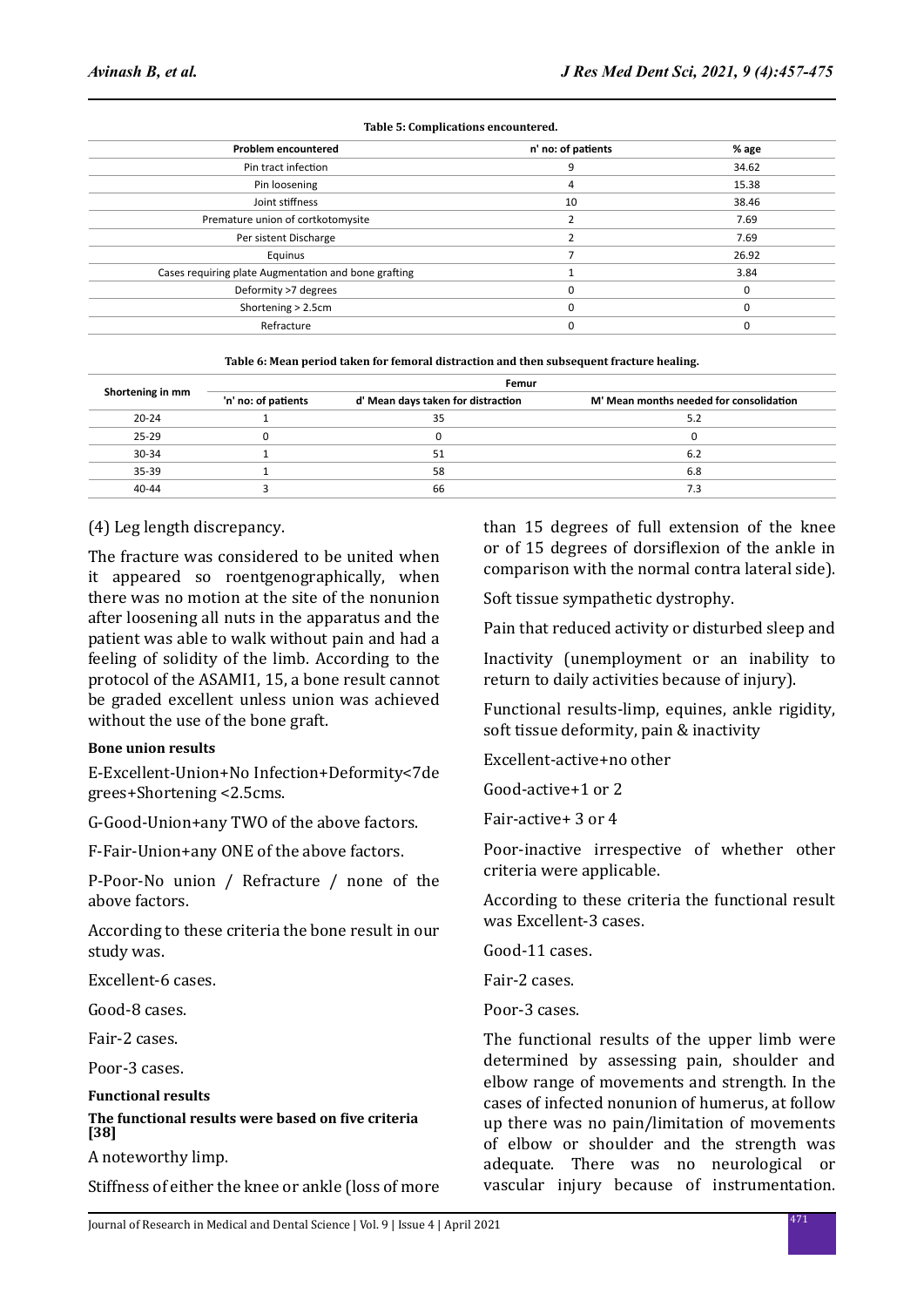The Bone healing index 11 (days of fixator use/ centimeters of length gain) was 47.1 days/cm. The bone union results and their functional outcome, based on ASAMI criteria. It was found that even when the bone results were on the defient grade, ultimately the evaluation of the functional results at the end of 8 months, were found to be on the superior grading. Hence, it has to be taken cognisance of the fact that bony grading in ASAMI criteria, need not reflect the final functional outcome ASAMI score.

## **DISCUSSION**

The incidence of open fractures of long bones have been increasing due to increase in RTA. These patients are usually operated upon several times for stabilization (and healing) or to eradicate infection, which in turn produces scarring of the soft tissues and devitalization of any of the surviving bone [39]. As a result, it is considered to be one of the most complex and challenging orthopaedic situations to manage [40]. External fixation is able to address these problems simultaneously [41,42]. Traditionally complex infective non- unions are managed by the illizarov ring fixators. But they are cumbersome, heavy and complicated both for the operating surgeon and the patient [43]. The Indian orthofix or the limb reconstruction system (LRS, pitkar, pune) is uniplanar and less bullky. It has the advantage of allowing distraction at fracture site. It also allows dynamization of the fracture site which is the essential principle in the treatment of non-unions [44].

The aim of reconstructive surgery in an infective non - union of a longbone, involves not just getting control of infection and achieving a sound union, but also to correct any deformity or length discrepancy (especially in the lower limbs), so that the resultant limb can restore good limb functionality and restore the pre-injury quality of life. A multitude of factors play a crucial role in this humungous task, viz; the patient's age, metabolic status, mobility of the foot and ankle, integrity of the neuro-vascular structures, health of the muscles and tendon causing the movements and above all the patient's own patience and motivation. The non-union site is addressed primarily depending on its active or quiscent infective status. If the infection is active the prior to definitive treatment with the fixator, after through debridement and resection of nonunion site, until punctuate bony bleeding points are seen are followed by application of antibiotic<br>impregnated beads (usually gentamycin. beads (usually gentamycin, vancomycin or cephalosporins). This is held in situ for about 4-to-6-week s, until active discharge stops. In the meanwhile, based on the intraoperative culture sensitivity report appropriate antibiotics are initiated and maintained for 2 weeks parentally and thereafter for 4 weeks orally. Once it is evident that the infection is under satisfactory control and the fracture is no more draining of pus, then the definitive procedure of LRS (orthofix) is initiated. The next step is to decide on the amount of limb shortening, we need to correct. If distraction is contemplated, then the appropriate diaphysee-metaphyseal junction is chosen and the corticotomy performed with a distinct set of instruments. Care is taken to preserve the periosteum, to the extent possible circumferentially, as the play a vital role in osteogenesis. The non-union site is then visited, fracture ends are freshened, antibiotic beads of already in place removed and bone grafting if deemed necessary, is harvested from the ipsi-lateral illiac crest, by a separate team with separate instruments. Muscle and tendons, adhering to the bone are elevated and sinus tract if any are excised. Acute docking of the non-union site is done. The non- union site is compressed from POD 1 at the rate of 0.25mm/ day for 2 to 3 weeks. Rarely the "Accordion" method of alternate compression and distraction is employed at the acutely docked non-union site. The distraction at the corticotomy site is begun on POD 7 and proceeds at the rate of 1mm/day (0.25mm in four m stances during the waking hours of the patient, viz; 6 am to 10 pm).

In the 12 months of recruitment, we had 26 cases of infective non-unions of long bones of these 80.77 (n=21) were male and 19.23 (n=5) were female patients. Majority of these patients 57.69% (n=15) cases were in the age group 26 to 30 years followed by 23.07  $%$  (n=6) cases in the age group 31 to 35 years. Our mean age group in males was 31.05 years (range 26 to 45 years) and in the females was 29.5 years (range 26 to 45 years). The average shortening was 4.96 cm (range 2 to 6.2 cm). Of the 26 cases, except the 3 which belonged to humerus, all 23 cases underwent corticotomy. Since we did not have cases of shortening beyond 7cm, bifocal corticotomy was not performed in any of our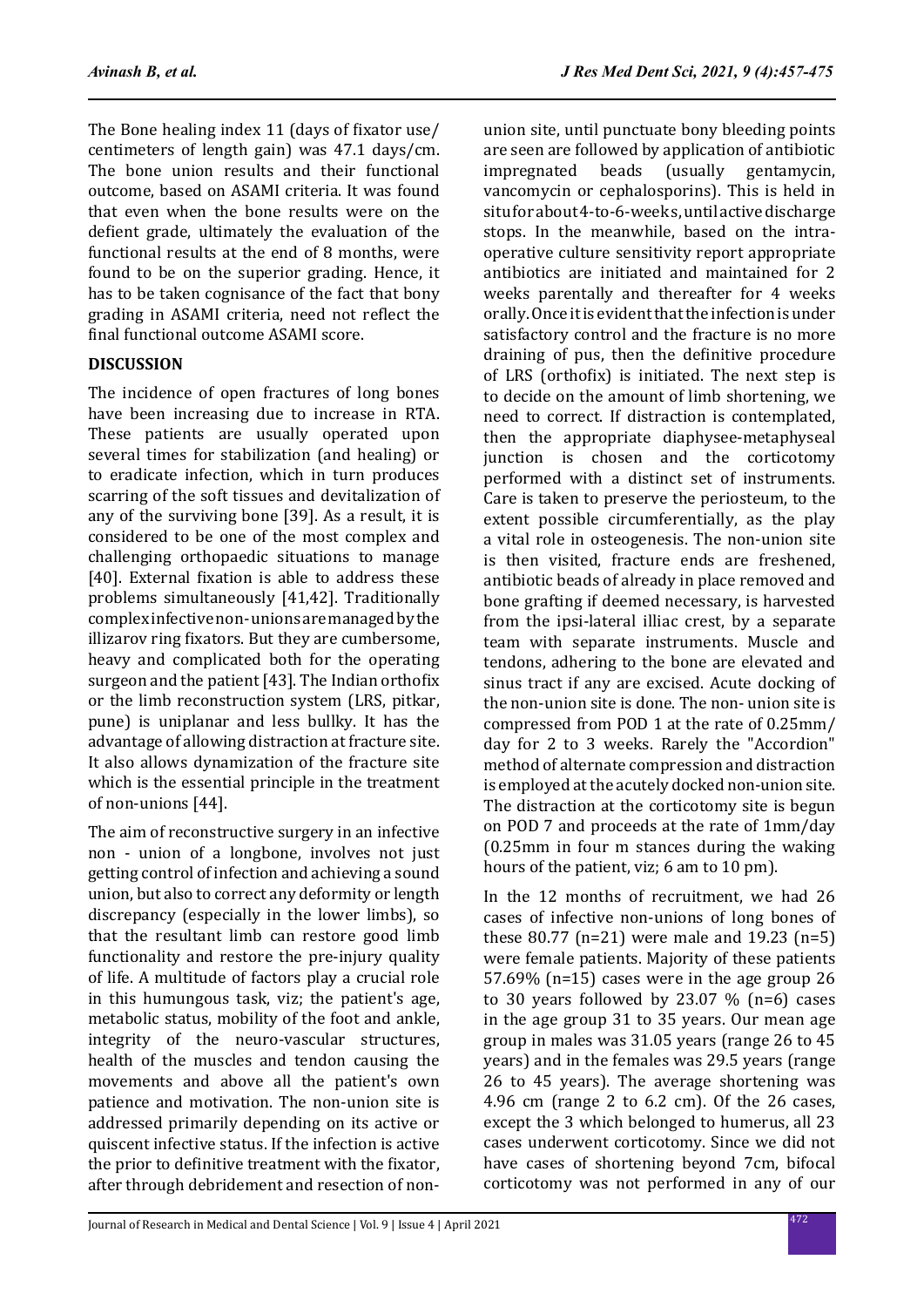recruited cases. Active and passive mobilization of the adjacent joint was encouraged from the day following operation. Ambulation and partial weight bearing was started from POD 3; depending upon patient's compliance, pain, local soft tissue condition and the quality of the bone. Patients were discharged and asked to follow-up at bi- weekly intervals for the first two months and thereafter at monthly interval until bony union. Patients were educated about pin tract dressing, hygeine of the external fixator and the technique of compression and distraction. At each follow - up in the OPD problems of pin tract infection, loosening of pins, bolts, clamps were addressed. X-rays were taken at monthly intervals until bony regenerate was formed. Thereafter twice the distraction time were given for consolidation. The average duration of time for union was less for humerus (mean 6.4 months) compared to femur (mean 10.4 months). These are in closed comparison to those to Seenappa et al. [45] whose study reported mean humeral time to be 6.2 months, for femur 9.3 months and tibia 10.2 months. In the study by Seenappa et al. [46] the incidence of complex non-union was common in the third (40%) decade with male preponderance (93%) and RTA (83%) was the most common mechanism of injury. In our study the incidence of infective non-union was in the late 2nd decade (26 to 30 years, 57.6%). The male preponderance in our study was 80.77% RTA constituted for 76.92% of all cases as mechanism of injury in our study. Their study had 10.72% (n=3) of failure to acheive union, whereas in our study 11.54% (n=2) required plate augmentation and bone grafting. We had pin tract infection (34.62%) and joint stiffness 38.46% as our majority of complication which settled with regular dressing and physiotherapy. 26.92% (n=7) case of tibial non-union had equinus deformity of ankle requiring TA surgical procedures. 7.69% of premature union of corticotomy, required surgical re-corticotomy as the proximal and of the distraction site in Tibia and the distal end of the distraction site in the femur.

Our 15.38% (n=4) cases of pin loosening were managed with pin exchange. 7.69% (n=2) cases of persistent discharge were managed with illizarov fixator and ultimately union achieved. One case of failure to achieve union was addressed by plate augmentation and bone grafting. Thus, our union rate primarily with LRS alone was 88.46% which is better comparable to the study of Coarcia et al. 86.7% [47] but our union rates were poorer compared to the union rates (93%). Good humeral union rates were observed to be in the average of 6.4 months, in study by Gualdrini et al. [48] it was 5.5 months and the study conducted by Biasibetti et al. [49] it was 4 months.

In the long term study of tibial infective nonunion fractures, Merchant et al. [42] determined that angular deformities of 10 to 15 degrees are well tolerated. Also they concluded that LLD up to 2.5 cm does not require any treatment. In our series we had no cases of either angular deformity exceeding 7 degrees nor any case of shortening beyond 2.5 cm. In our series pin tract infection constituted 34.62% (n=9) of all cases, which performed better than the series of Gopal et al; who reported this complication in 53% (n=10) of all cases. Our study closely matches the study by J.R Coll et al; who reported pin tract infection in 30% of the cases.

### **CONCLUSION**

Plastic surgery procedures like cross leg flap, Fascio-cutaneous flap and skin grafting can be done comfortably. Furthermore, the fixator (other than the tapered half pins) can be reused for another patient provided there is no damage to the apparatus. The disadvantages of the monolateral external fixator include the inability to use the apparatus for correction of infected nonunion with very gross deformity, in a several by osteoporotic bone and to achieve stabilization awfully close to a joint, for which Ilizarov fixator could be a better option. The cost factor has been reasonably managed by the introduction of Indian version of orthofix. Compared with the Ilizarov ring fixator 11 the unilateral external fixator is simpler to apply and better tolerated by the patients. The learning curve for surgical implement of the unilateral fixator is less steep than that encountered with the Ilizarov fixator, even for the operating orthopaedic surgeon.

In our relatively short period of study spread over 21 months, we could recruit 26 cases of infective non-union of long bones conforming to our inclusion criteria. We could achieve sound union primarily only with LRS in 88.47% (n=23) of cases and even in the remaining 11.53%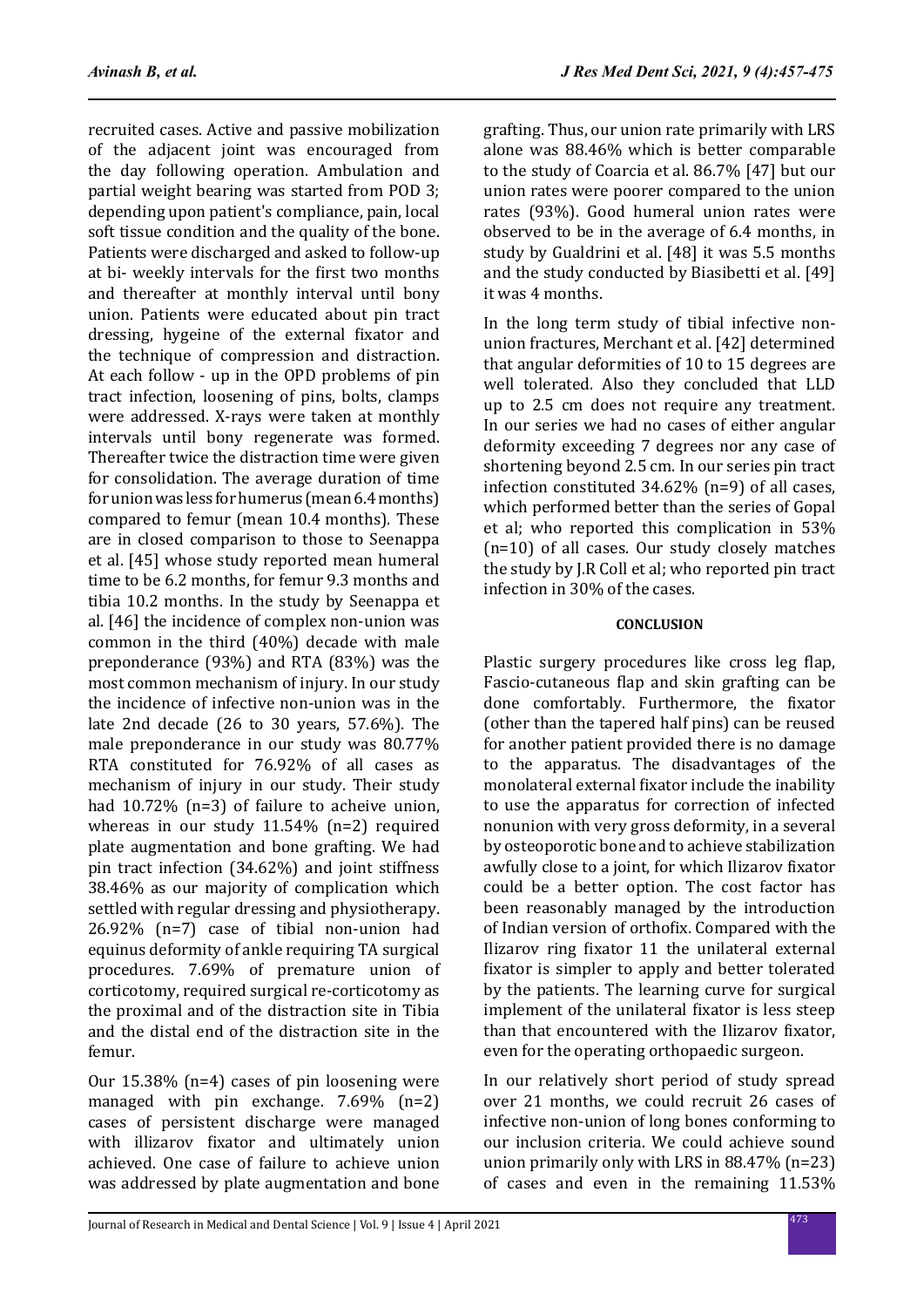(n=3) with additional surgery like augmentative plating, bone grafting or by changing over to the Ilizarov ring fixator, we could ultimately achieve union. That brings in our study a net union rate terminally to 100%, which is the primary goal in treating infective non-unions. Hence the study concludes and recommends use of LRS (MLEF) for treating infective Nonunion of long bones, after preliminarily controlling the infection. However, its short-coming is that it cannot be deployed when there are gross deformities and in instances where shortening exceeds 7 cm necessitating bifocal lengthening. In these situations, the role of the illizarov ring fixators cannot be undermined.

#### **FUNDING**

No funding sources.

### **ETHICAL APPROVAL**

The study was approved by the Institutional Ethics Committee

### **CONFLICT OF INTEREST**

The authors declare no conflict of interest.

#### **ACKNOWLEDGMENTS**

The encouragement and support from Bharath University, Chennai is gratefully acknowledged. For provided the laboratory facilities to carry out the research work.

#### **REFERENCES**

- 1. Ali F, Saleh M. Treatment of distal femoral nonunions by external fixation with simultaneous length and alignment correction. Injury 2002; 33:127-34.
- 2. Chantelot C, Robert G. Role of external fixators for the treatment of humeral fractures: Report of 23 cases treated with orthofix external fixators. Chir Main 2002; 21:134-139.
- 3. Role of External fixator in the treatment of humeral fractures. Campbell's Operative Orthopaedics 2002; 3:2706-2714
- 4. Dendrinos GK, Kontos S. Use of the Ilizarov technique for treatment of nonunion of the tibia associated with infection. IBIS 1995: 77.
- 5. Guadrini G, Pascarella R, Colozza A, et al. Infected nonunion of the humerus. Chir Degli Organi Di Movi 2000; 85:251-255.
- 6. Guidera KJ, Hess WF, Highhouse KP, et al. Extremity lengthening: results and complications Pediatr Orthop 1991; 11:90-94.
- 7. Gopal S, Majumder S. The radical orthopaedic and plastic treatment of severe open fractures of the tibia: JBJS 2000; 82.
- 8. Green SA, Moore TA, Spohn PJ. Nonunion of the tibial shaft. Orthopedics 1988; 11:1149-1157.
- 9. Haidukewych GJ, Sperling JW. Results of treatment of infected humeral nonunions: The mayo clinic experience. Clin Orthop Related Res 2003; 414:25-30.
- 10.Hessmann M, Mattens M. Use of unilateral external fixator in fracture treatment: Experience in 50 patients: Unfallchirurg 1994; 97:511-517.
- 11.Jain AK, Sinha S. Infected nonunion of the long bones. Clin Orthop Related Res 2005; 431:57-65.
- 12.Kim NH, Hahn SB. The orthofix external fixator for the fracture of long bones. Int Orthop 1994; 18:42-46.
- 13.Kelly PJ. Infected nonunion of the femur and tibia. Orthop clin North Am 1984; 15:481-490.
- 14.Keating JF, Gardener E. Management of tibial fractures with the orthofix dynamic external fixator. J R Coll Surg Edinb 1991; 36:267.
- 15.Lavini F, Renzi Brivio L. Treatment of nonunion of the humerus using the orthofix fixator. Injury 2001; 32:35- 40.
- 16.Meléndez EM, Colón CA. Treatment of open tibial fractures with the Orthofix fixator. Clin Orthop Related Res 1989; 241:224-230.
- 17.https://www.springer.com/gp/book/9783662124185
- 18.Mahaluxmivala J, Nadarajah R, Allen PW, et al. Ilizarov external fixator: Acute shortening and lengthening versus bone transport in the management of tibial nonunions. Injury 2005; 36:662-628.
- 19.Magyar G, Toksvig-Larsen S, Moroni A. Hydroxyapatite coating of threaded pins enhances fixation. J Bone Joint Surg 1997; 79:487-489.
- 20.Merchant TC, Dietz FR. Long-term follow-up after fractures of the tibial and fibular shafts. J Bone Joint Surg 1989; 71:599-606.
- 21.Inan M, Karaoglu S, Cilli F, et al. Treatment of femoral nonunions by using cyclic compression and distraction. Clin Orthop Related Res 2005; 436:222-228.
- 22.Park KS, Seon JK, Nah SY, et al. Total hip arthroplasty after treatment of pseudojoint infection in a patient with a highly dislocated hip. Case Reports Orthop 2013; 2013.
- 23.Ong CT, Choon DS. The treatment of open tibial fractures and of tibial nonunion with a novel external fixator. Injury 2002; 33:829-34.
- 24.Panagiotis M. Classification of nonunion. Injury 2005; 36:30-37.
- 25.Patzakis MJ, Scilaris TA, Chon J, et al. Results of bone grafting for infected tibial nonunion. Clin Orthop Related Res 1995; 1:192-198.
- 26.Prokuski LJ, Marsh JL. The role of bone transport. OCNA 1994; 25:1994.